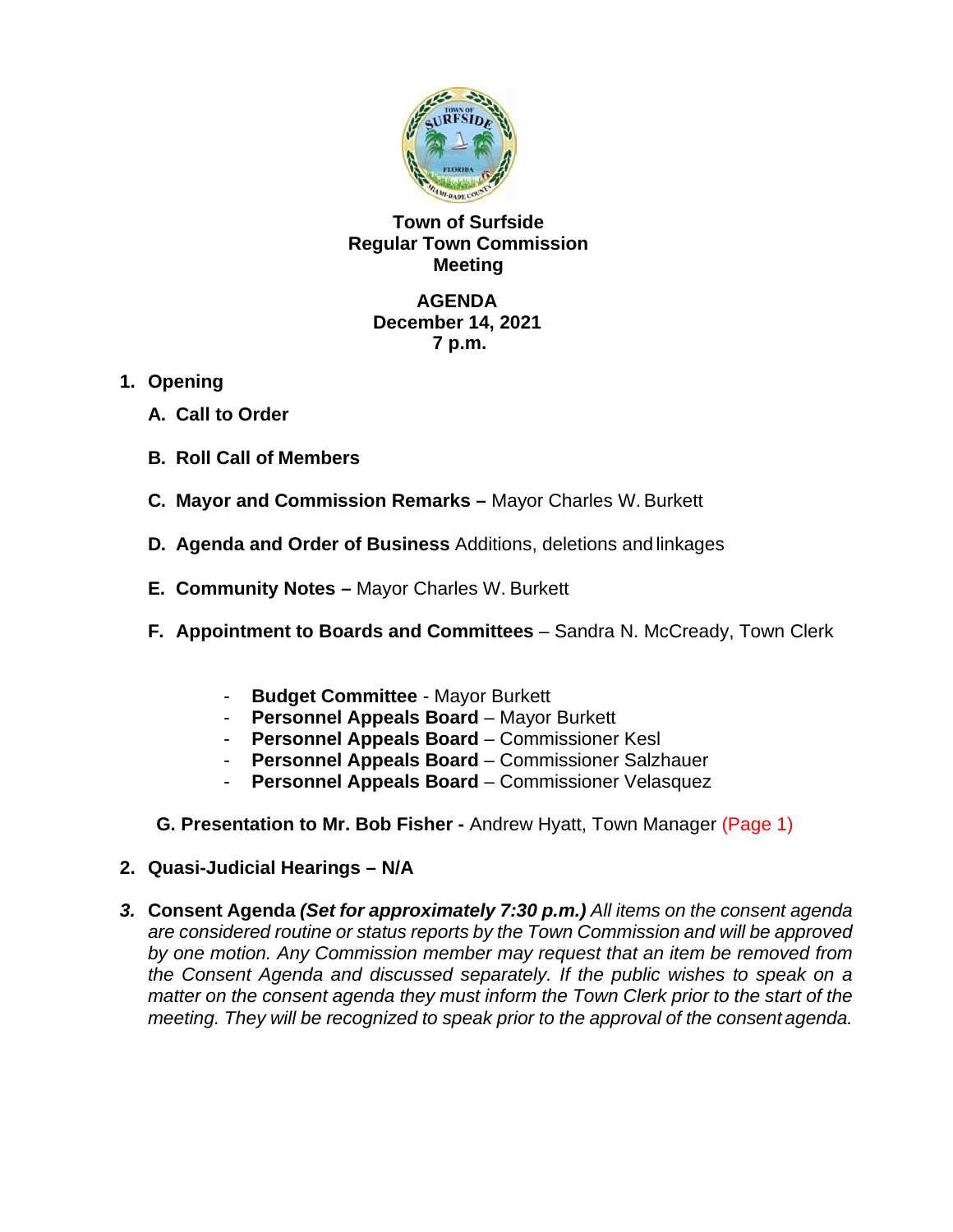**A. Minutes** – Sandra N. McCready, MMC, Town Clerk (Pages 2 – 30)

**- November 9, 2021 Regular Town Commission Meeting Minutes - November 17, 2021 Town Commission Workshop Minutes**

- **\*B. Town Manager's Report – Andrew Hyatt, Town Manager** (Pages 31 45)
- **\*C. Town Attorney's Report**  Weiss Serota, Town Attorney (Pages 46 60)
- **D. Committee Reports -** Andrew Hyatt, Town Manager (Pages 61 86)
	- **- October 4, 2021 Tourist Board Meeting Minutes**
	- **- October 25, 2021 Parks and Recreation Committee Meeting Minutes**
	- **- November 18, 2021 Special Tourist Board Meeting Minutes**
- **E. Purchase of Police Vehicles -** Andrew Hyatt, Town Manager (Pages 87 97)

**A RESOLUTION OF THE TOWN COMMISSION OF THE TOWN OF SURFSIDE, FLORIDA, APPROVING AND AUTHORIZING THE PURCHASE OF FOUR (4) 2022 FORD POLICE INTERCEPTOR UTILITY VEHICLES, TOGETHER WITH EMERGENCY LIGHTING EQUIPMENT, GRAPHICS, AND RADIO EQUIPMENT FOR EACH POLICE VEHICLE; FINDING THAT THE PURCHASE OF THE POLICE VEHICLES AND EMERGENCY LIGHTING EQUIPMENT, GRAPHICS, AND RADIO EQUIPMENT ARE EXEMPT FROM COMPETITIVE BIDDING PURSUANT TO SECTION 3-13(3) OF THE TOWN CODE; DECLARING CERTAIN POLICE VEHICLES AND EQUIPMENT AS SURPLUS PROPERTY AND AUTHORIZING THE SALE OR DISPOSITION OF THE SURPLUS PROPERTY; PROVIDING FOR IMPLEMENTATION; AND PROVIDING FOR AN EFFECTIVE DATE.**

**F. Cellular Water Meters Phase I Expenditure -** Andrew Hyatt, Town Manager (Pages 98 – 120)

**A RESOLUTION OF THE TOWN COMMISSION OF THE TOWN OF SURFSIDE, FLORIDA, APPROVING THE PURCHASE OF NEW CELLULAR ENCODERS TOGETHER WITH CLOUD-BASED HOSTING SERVICES FROM BADGER METER, INC. TO REPLACE EXISTING ENCODERS USED TO TRANSMIT WATER METER INFORMATION TO TOWN HALL; FINDING THAT THE PURCHASE IS EXEMPT FROM COMPETITIVE BIDDING PURSUANT TO SECTIONS 3-13(6) AND (7)F OF THE TOWN CODE AS SERVICES AVAILABLE FROM A SOLE SOURCE AND AS A PUBLIC WORKS AND UTILITIES PURCHASE FOR TOWN FACILITY MAINTENANCE AND REPLACEMENT WORK; AUTHORIZING THE TOWN MANAGER TO ENTER INTO A PURCHASE ORDER AND/OR OTHER AGREEMENTS AS MAY BE APPROVED BY THE TOWN MANAGER AND TOWN ATTORNEY; PROVIDING FOR IMPLEMENTATION; AND PROVIDING FOR AN EFFECTIVE DATE.**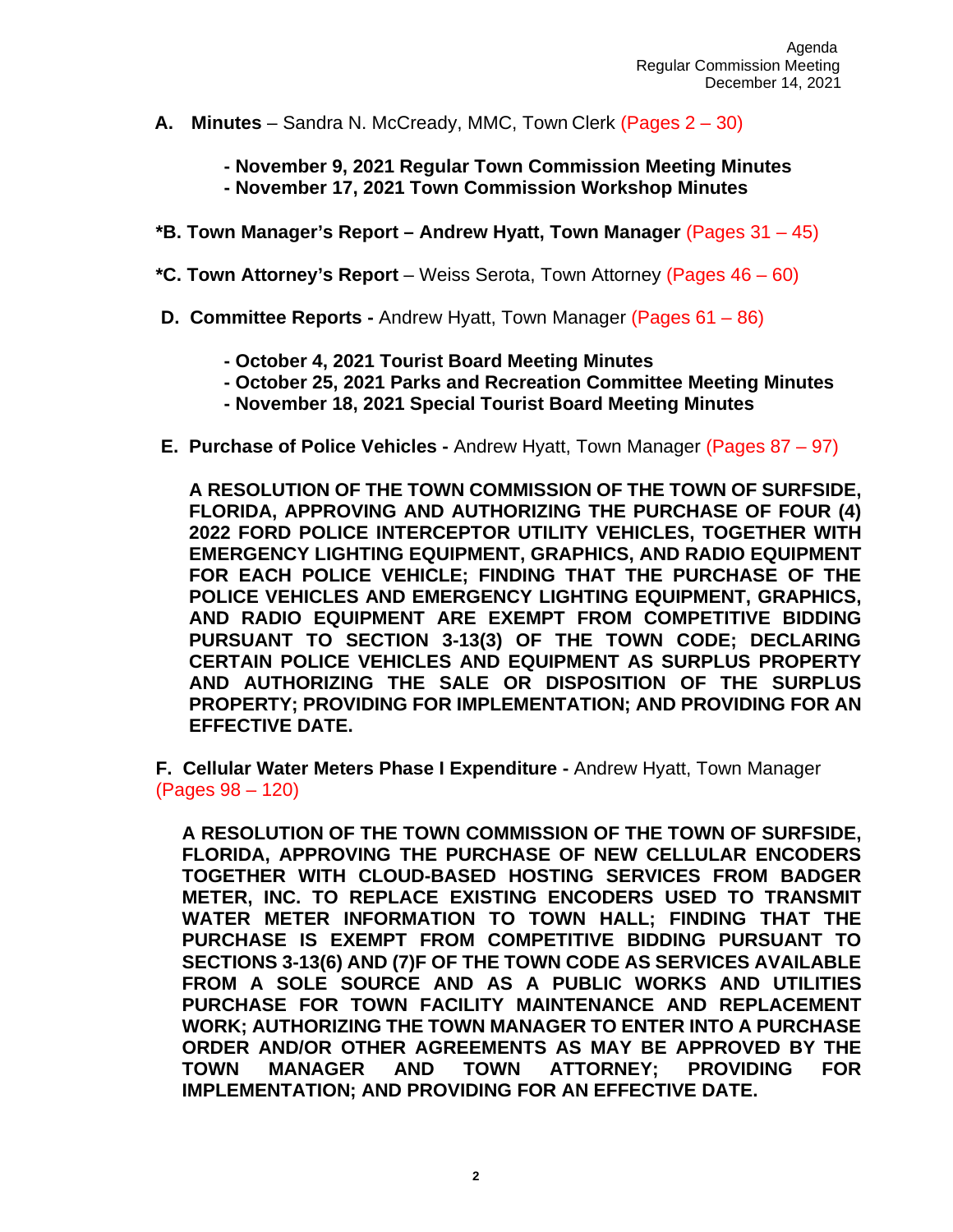**G**. **Youth Sports Instructors Soccer – Alves Sports Group, LLC**- Andrew Hyatt, Town Manager (Pages 121 – 131)

**A RESOLUTION OF THE TOWN COMMISSION OF THE TOWN OF SURFSIDE, FLORIDA, APPROVING AN AGREEMENT WITH ALVES SPORTS GROUP, LLC FOR THE TOWN'S YOUTH SOCCER PROGRAM; FINDING THAT THE SERVICES ARE EXEMPT FROM COMPETITIVE PROCUREMENT PURSUANT TO SECTION 3-13(2) OF THE TOWN CODE; AUTHORIZING EXPENDITURE OF FUNDS; PROVIDING FOR IMPLEMENTATION; AND PROVIDING FOR AN EFFECTIVE DATE.**

**H. Youth Sports Instructors Tennis – GM Sports Tennis, LLC –** Andrew Hyatt, Town Manager (Pages 132 – 142)

**A RESOLUTION OF THE TOWN COMMISSION OF THE TOWN OF SURFSIDE, FLORIDA, APPROVING AN AGREEMENT WITH GM SPORTS TENNIS, LLC FOR THE TOWN'S YOUTH TENNIS PROGRAM; FINDING THAT THE SERVICES ARE EXEMPT FROM COMPETITIVE PROCUREMENT PURSUANT TO SECTION 3-13(2) OF THE TOWN CODE; AUTHORIZING EXPENDITURE OF FUNDS; PROVIDING FOR IMPLEMENTATION; AND PROVIDING FOR AN EFFECTIVE DATE.**

**I. CRS Max Annual Contract Renewal –** Andrew Hyatt, Town Manager (Pages 143 – 158)

**A RESOLUTION OF THE TOWN COMMISSION OF THE TOWN OF SURFSIDE, FLORIDA APPROVING AN AGREEMENT WITH CRS MAX CONSULTANTS, INC. FOR COMMUNITY RATING SYSTEM CONSULTANT SERVICES; PROVIDING FOR AUTHORIZATION AND IMPLEMENTATION OF THE AGREEMENT; AND PROVIDING FOR AN EFFECTIVE DATE.**

**4. Ordinances**

*(Set for approximately \_9:00\_ p.m.) (Note: Good and Welfare must begin at 8:15)*

**A. Second Reading Ordinances**

*(Set for approximately N/A p.m.) (Note: Good and Welfare must begin at 8:15)*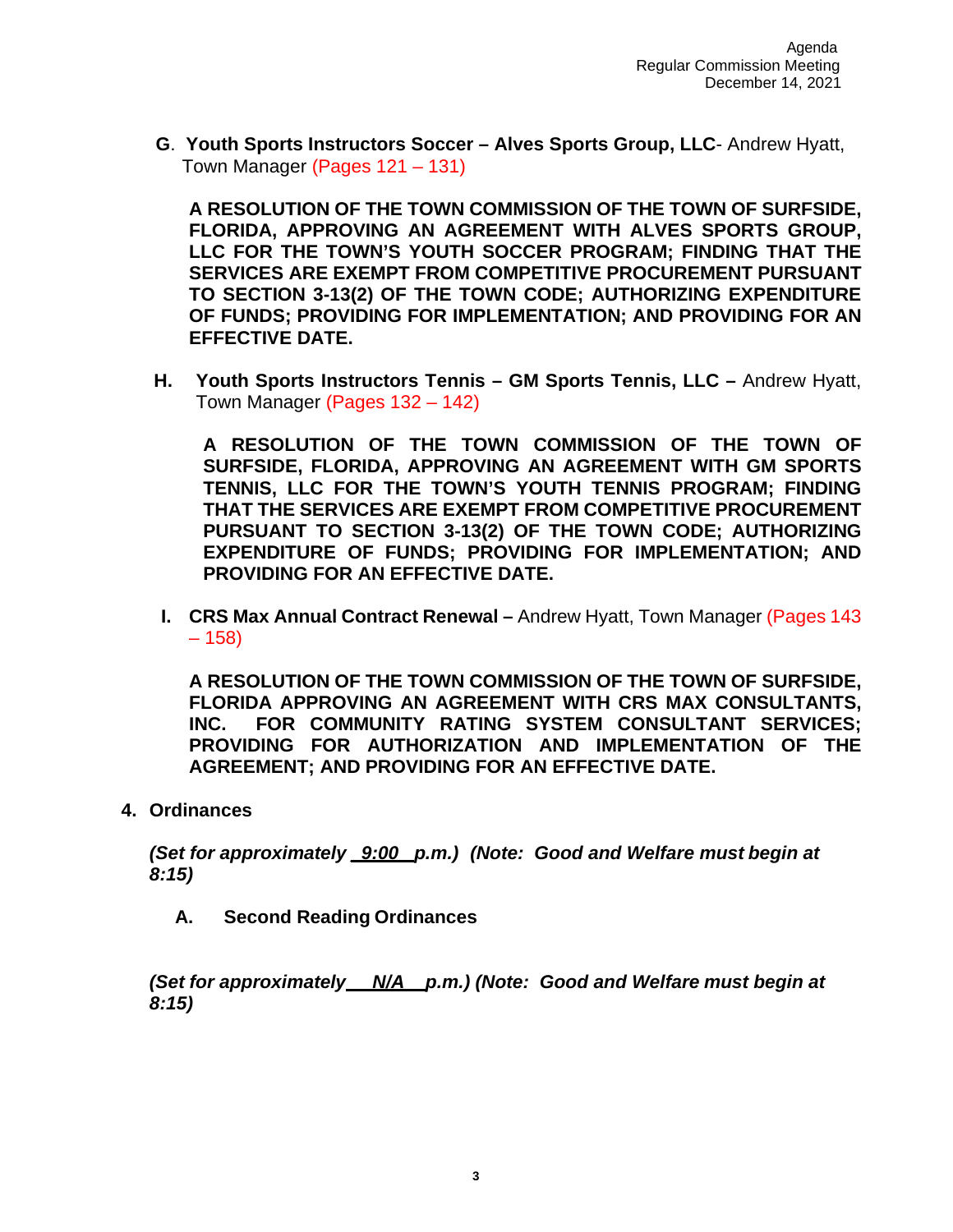- **B. First Reading Ordinances**
	- **1. Marine Structure Ordinance addressing docks –** Town Attorney (Pages  $159 - 164$

**AN ORDINANCE OF THE TOWN COMMISSION OF THE TOWN OF SURFSIDE, FLORIDA AMENDING THE TOWN OF SURFSIDE CODE OF ORDINANCES BY AMENDING SECTION 90-57. - "MARINE STRUCTURES", TO PROVIDE FOR REGULATIONS FOR CONSTRUCTION OF DOCKS, PIERS AND MOORINGS ON WATERFRONT LOTS; PROVIDING FOR SEVERABILITY; PROVIDING FOR INCLUSION IN THE CODE; PROVIDING FOR CONFLICTS; AND PROVIDING FOR AN EFFECTIVE DATE.**

- **5. Resolutions and Proclamations** *(Set for approximately 9:45 p.m.) (Note: Depends upon length of Good and Welfare)*
	- **A. Legislative Priorities –** Andrew Hyatt, Town Manager (Pages 165 170)

**A RESOLUTION OF THE MAYOR AND TOWN COMMISSION OF THE TOWN OF SURFSIDE, FLORIDA APPROVING STATE LEGISLATIVE PRIORITIES FOR 2022; AUTHORIZING THE TOWN MANAGER AND TOWN OFFICIALS TO IMPLEMENT THE LEGISLATIVE PRIORITIES; AND PROVIDING FOR AN EFFECTIVE DATE.**

**B. Bond Referendum-General Obligation Bonds-Undergrounding Utilities –** Andrew Hyatt, Town Manager. (Pages 171 – 178)

**A RESOLUTION OF THE TOWN COMMISSION OF THE TOWN OF SURFSIDE, FLORIDA, CALLING FOR A TOWN OF SURFSIDE SPECIAL ELECTION TO BE HELD ON MARCH 15, 2022 FOR THE PURPOSE OF SUBMITTING TO THE ELECTORATE A BOND REFERENDUM REGARDING THE ISSUANCE OF GENERAL OBLIGATION BONDS BY THE TOWN OF SURFSIDE IN AN AMOUNT NOT TO EXCEED FORTY MILLION (\$40,000,000.00) DOLLARS FOR THE PURPOSE OF UNDERGROUNDING OF UTILITIES; PROVIDING FOR PUBLICATION OF NOTICE OF SUCH REFERENDUM; PROVIDING REQUISITE BALLOT LANGUAGE FOR SUBMISSION TO THE ELECTORATE; PROVIDING FOR THE TOWN CLERK TO UTILIZE THE SERVICES OF MIAMI-DADE COUNTY SUPERVISOR OF ELECTIONS FOR THE SPECIAL**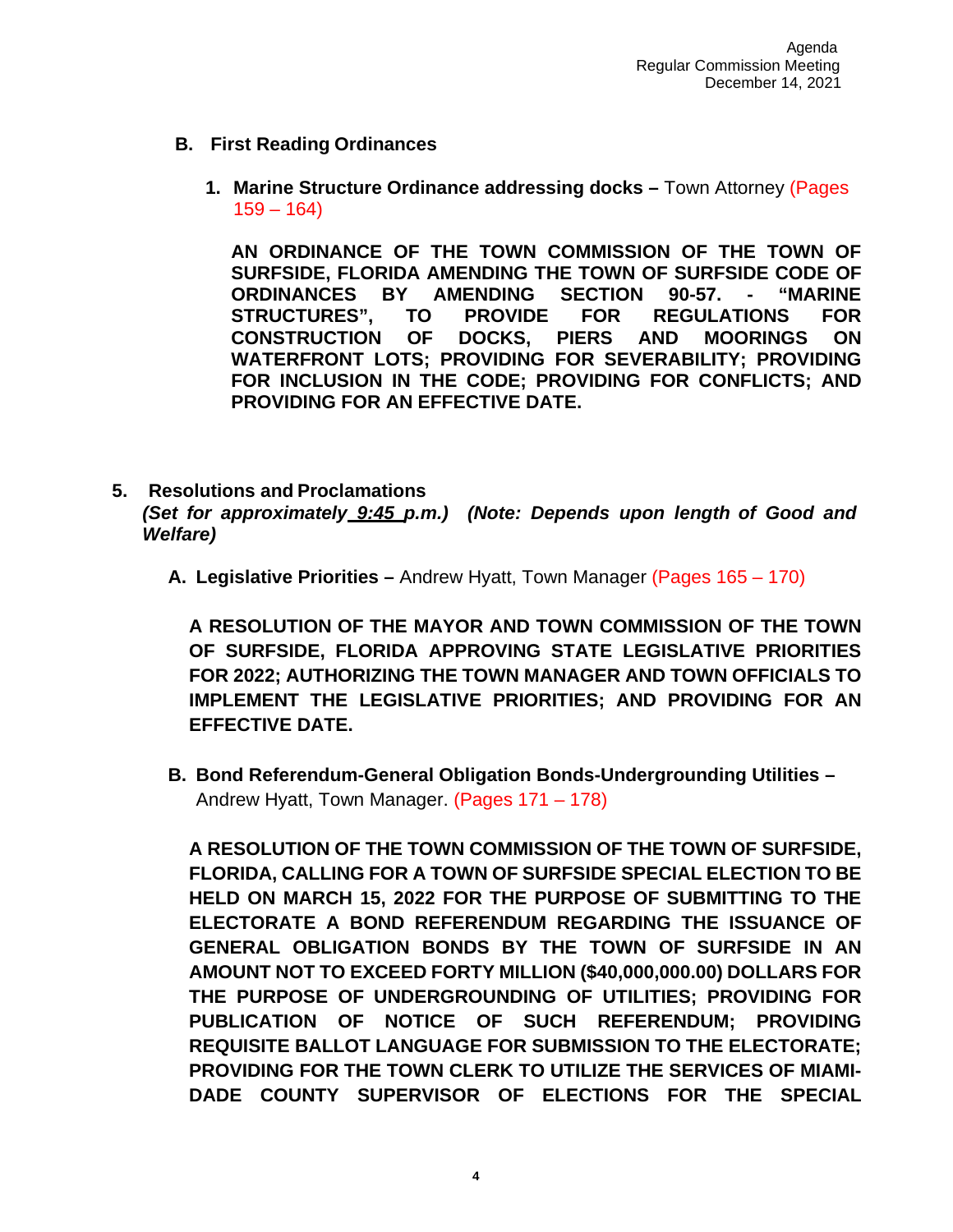### **ELECTION; AND PROVIDING FOR AN EFFECTIVE DATE.**

**C. Annual Salary for Mayor and Commissioners with Single Health Coverage –** Andrew Hyatt, Town Manager (Pages 179 – 186)

**A RESOLUTION OF THE TOWN COMMISSION OF THE TOWN OF SURFSIDE, FLORIDA, CALLING FOR A TOWN OF SURFSIDE SPECIAL ELECTION TO BE HELD ON MARCH 15, 2022 FOR THE PURPOSE OF SUBMITTING TO THE ELECTORATE PROPOSED AMENDMENTS TO THE TOWN CHARTER AT ARTICLE II, SECTION 7 - "SALARY", TO PROVIDE FOR PAYMENT OF AN ANNUAL SALARY FOR MAYOR AND COMMISSIONERS AND SINGLE HEALTH INSURANCE BENEFIT; PROVIDING FOR NOTICE OF ELECTION; PROVIDING REQUISITE BALLOT LANGUAGE AND CHARTER AMENDMENT TEXT FOR SUBMISSION TO THE ELECTORATE; PROVIDING FOR THE TOWN CLERK TO UTILIZE THE SERVICES OF MIAMI-DADE COUNTY SUPERVISOR OF ELECTIONS FOR THE SPECIAL ELECTION; PROVIDING FOR SEVERABILITY; AND PROVIDING FOR AN EFFECTIVE DATE.**

**D Prohibition on Storage of Privately-Owned Property Overnight on Beach –** Andrew Hyatt, Town Manager (Pages 187 – 194)

**A RESOLUTION OF THE TOWN COMMISSION OF THE TOWN OF SURFSIDE, FLORIDA, CALLING FOR A TOWN OF SURFSIDE SPECIAL ELECTION TO BE HELD ON MARCH 15, 2022 FOR THE PURPOSE OF SUBMITTING TO THE ELECTORATE PROPOSED AMENDMENTS TO THE TOWN CHARTER AT ARTICLE IX. – "MISCELLANEOUS PROVISIONS," ADDING SECTION 150 - "PROHIBITION ON STORAGE OF PRIVATELY-OWNED PROPERTY OVERNIGHT ON BEACH" TO PROVIDE FOR A PROHIBITION ON THE STORAGE OF PRIVATELY-OWNED PROPERTY OVERNIGHT ON THE BEACH; PROVIDING REQUISITE BALLOT LANGUAGE AND CHARTER AMENDMENT TEXT FOR SUBMISSION TO THE ELECTORATE; PROVIDING FOR THE TOWN CLERK TO UTILIZE THE SERVICES OF MIAMI-DADE COUNTY SUPERVISOR OF ELECTIONS FOR THE SPECIAL ELECTION; PROVIDING FOR SEVERABILITY; AND PROVIDING FOR AN EFFECTIVE DATE.**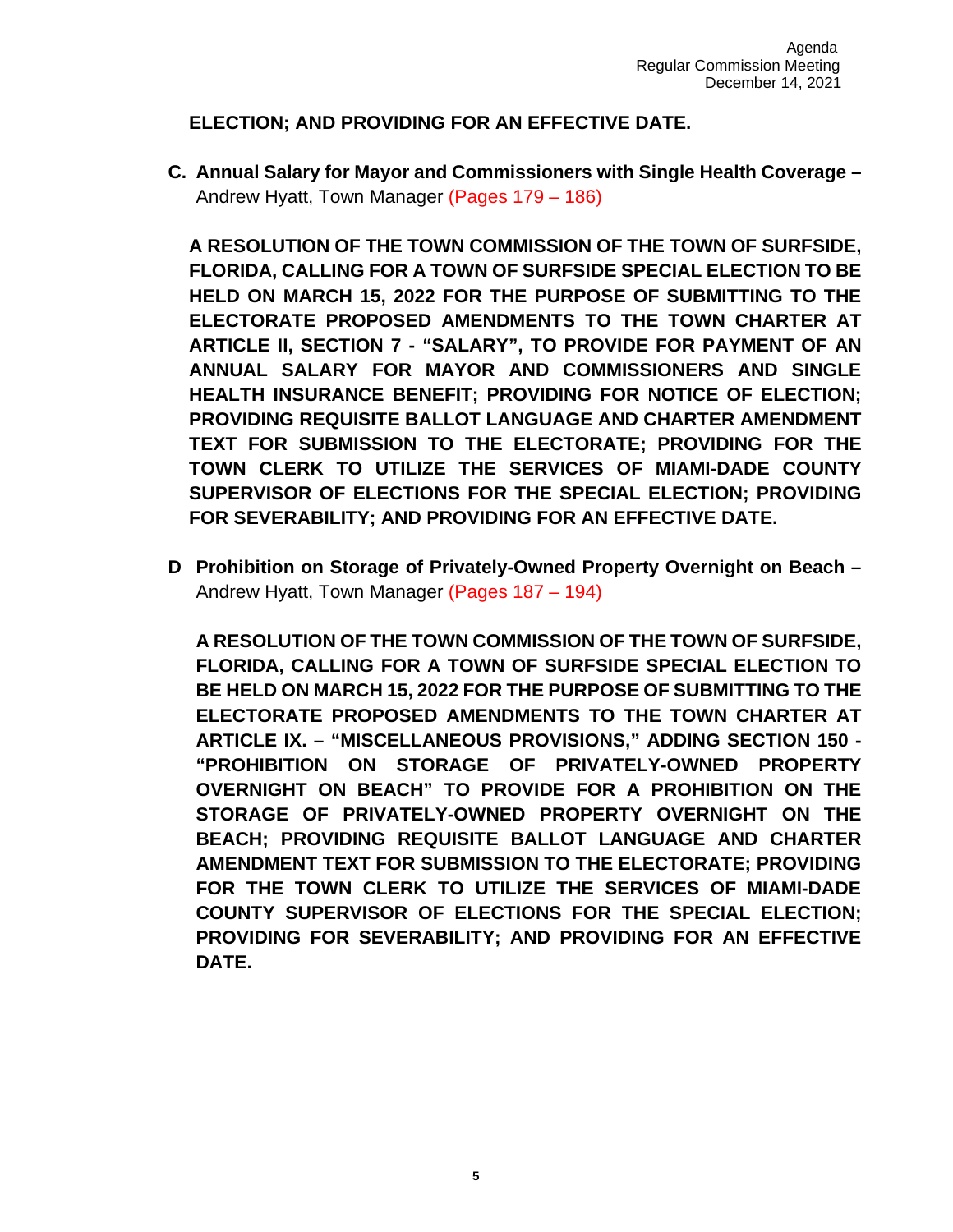**E. Lot Area, Building Height for Beachfront Properties and Increasing Minimum Required Electoral Vote to 60% -** Andrew Hyatt, Town Manager (Pages 195-202)

**A RESOLUTION OF THE TOWN COMMISSION OF THE TOWN OF SURFSIDE, FLORIDA, CALLING FOR A TOWN OF SURFSIDE SPECIAL ELECTION TO BE HELD ON MARCH 15, 2022 FOR THE PURPOSE OF SUBMITTING TO THE ELECTORATE A PROPOSED AMENDMENT TO THE TOWN CHARTER ARTICLE I, SECTION 4 - "GENERAL POWERS OF TOWN; POWERS NOT DEEMED EXCLUSIVE", AS PRESENTED IN A BALLOT QUESTION ON AN AMENDMENT TO THE TOWN CHARTER REAGARDING LOT AREA, BUILDING HEIGHT FOR BEACHFRONT PROPERTIES, AND INCREASING MINIMUM REQUIRED ELECTORAL VOTE TO 60% TO REPEAL OR AMEND SECTION 4 OF THE CHARTER; PROVIDING FOR NOTICE OF ELECTION; PROVIDING REQUISITE BALLOT LANGUAGE AND CHARTER AMENDMENT TEXT FOR SUBMISSION TO THE ELECTORATE; PROVIDING FOR THE TOWN CLERK TO UTILIZE THE SERVICES OF MIAMI-DADE COUNTY SUPERVISOR OF ELECTIONS FOR THE SPECIAL ELECTION; PROVI DING FOR SEVERABILITY; AND PROVIDING FOR AN EFFECTIVE DATE.**

**F. Hedges in Single-Family Lots –** Town Attorney (Pages 203-210)

**A RESOLUTION OF THE TOWN COMMISSION OF THE TOWN OF SURFSIDE, FLORIDA, CALLING FOR A TOWN OF SURFSIDE SPECIAL ELECTION TO BE HELD ON MARCH 15, 2022 FOR THE PURPOSE OF SUBMITTING TO THE ELECTORATE PROPOSED AMENDMENTS TO THE TOWN CHARTER AT ARTICLE IX. – "MISCELLANEOUS PROVISIONS," ADDING SECTION 149 - "HEDGES IN SINGLE-FAMILY RESIDENTIAL LOTS", TO PROVIDE THAT SIX (6) FOOT HEDGES SHALL BE PERMITTED ON SINGLE-FAMILY LOTS; PROVIDING FOR NOTICE OF ELECTION; PROVIDING REQUISITE BALLOT LANGUAGE AND CHARTER AMENDMENT TEXT FOR SUBMISSION TO THE ELECTORATE; PROVIDING FOR THE TOWN CLERK TO UTILIZE THE SERVICES OF MIAMI-DADE COUNTY SUPERVISOR OF ELECTIONS FOR THE SPECIAL ELECTION; PROVIDING FOR SEVERABILITY; AND PROVIDING FOR AN EFFECTIVE DATE.**

# **6. Good and Welfare/ Public Comments from Residents (***Set for approximately 8:15 p.m.)*

*Public comments for subjects or items not on the agenda. Public comment on agenda items will be allowed when agenda item is discussed by the Commission.*

**7. Town Manager and Town Attorney Reports**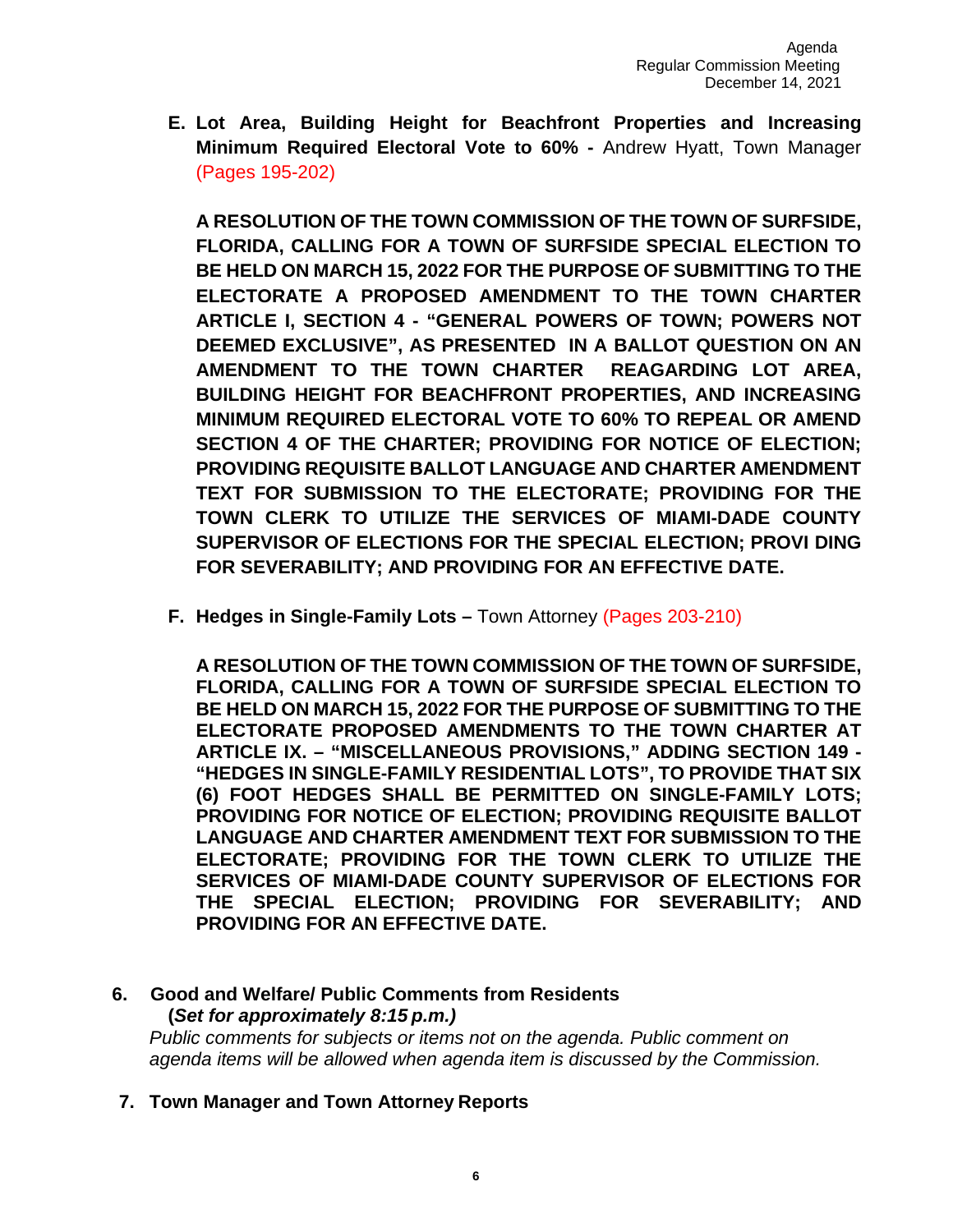Town Manager and Town Attorney Reports have been moved to the Consent Agenda – Item 3.

- **8. Unfinished Business and New Business**
- **9. Mayor, Commission and Staff Communications**
	- **A. Champlain South: "Don't Wait…Accelerate!" Action Plan & Changes Necessary to Prevent Another Catastrophe –** Commissioner Eliana Salzhauer (Pages 211 – 240)
	- **B. Champlain Tower South Memorial** Vice Mayor Paul *[Linked to Item 9EE]* (Pages 241 – 254)
	- **C.** Amending the Town's Purchasing Code (Chapter 3) Commissioner Nelly Velasquez (Pages 255 – 267)
	- **D. Ending Option to Contribute to Parking Fund in Lieu of Having Required Parking in Building Plans** – Commissioner Charles Kesl (Pages 268 – 269)
	- **E. Community Center Pool Deck Lighting - Staff Report**  Andrew Hyatt, Town Manager (Pages 270 – 271)
	- **F. Art in Public Spaces Committee**  Commissioner Charles Kesl (Pages 272 – 273)
	- **G. Demolition by Neglect**  Mayor Charles W. Burkett (Pages 274 276)
	- **H. Excessive Homeless Contribution Made by the Former Commission**  Mayor Charles W. Burkett (Pages 277 – 284)
	- **I. Lowering of Property Taxes and Water Bills Staff Report Andrew Hyatt,** Town Manager (Page 285)
	- **J. Climate Environmental Collective Revised Vice Mayor Tina Paul (Pages)**  $286 - 288$
	- **K. Amending Town Code Section 2-237 Business Relationships**  Commissioner Eliana Salzhauer (Pages 289 – 294)
	- **L. Community Center Second Floor Possibility** Andrew Hyatt, Town Manager (Pages 295 – 296)
	- **M. Amend Tourist Board Ordinance –** Commissioner Nelly Velasquez (Page 297)
	- **N. Legally Defective Charter Amendment Vote in 2012 –** Mayor Charles W. Burkett (Pages 298 – 325)
	- **O. Cone of Silence/Secrecy** Mayor Charles W. Burkett (Page 326)
	- **P. License Plate Readers**  Mayor Charles W. Burkett (Page 327)
	- **Q. Cancel Culture in Surfside**  Mayor Charles W. Burkett (Pages 328 334)
	- **R. Permit Process -** Mayor Charles W. Burkett (Pages 335 346)
	- **S. High Water Bill –** Mayor Charles W. Burkett (Pages 347 348)
	- **T. Increased Commercial Airliner Flights over Surfside** Mayor Charles W. Burkett (Page 349)
	- **U. Purchase of Electric Vehicles** Mayor Charles W. Burkett (Page 350)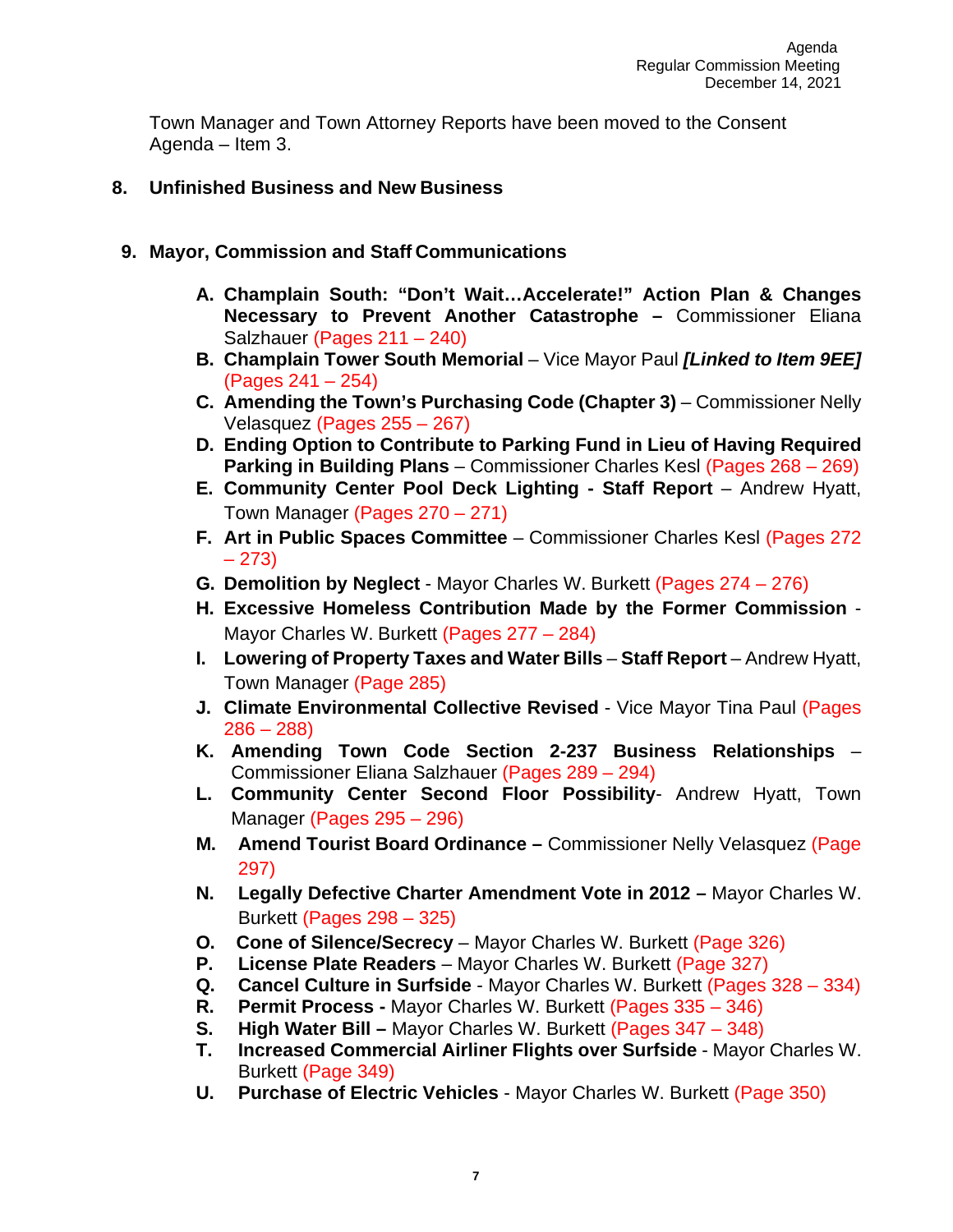- **V. One-way Automatic Gate at 96th Street and Bay Drive**  Mayor Charles W. Burkett (Page 351)
- **W. Draconian Fines for Residents** Mayor Charles W. Burkett (Pages 352 358)
- **X.** Surfside's Brand Name, Miami's Uptown Beach Town Mayor Charles W. Burkett (Page 359)
- **Y. Daylight Plane Requirement for New Construction**  Commissioner Charles Kesl (Pages 360 – 362)
- **Z. Abandoned Sports Equipment on Streets, Unmarked Unattended** Commissioner Charles Kesl (Pages 363 – 364)
- **AA. Epinephrine Auto-Injectors (EpiPen) Policy Discussion** Commissioner Eliana Salzhauer (Pages 365 – 368)
- **BB. Private Security Service** Mayor Charles W. Burkett (Page 369)
- **CC. Remote Participation by Commissioners –** Commissioner Charles Kesl (Page 370)
- **DD. Raising Houses in Surfside to Make our Town More Resilient and Sustainable –** Mayor Charles W. Burkett (Pages 371 – 414)
- **EE. Champlain South Memorial Park at 88th Street End -** Commissioner Eliana Salzhauer *[Linked to Item 9B]* (Pages 415 – 421)
- **FF. Budget Meeting Fiasco**  Commissioner Eliana Salzhauer (Page 422)
- **GG. Citizens Presentation – Concept Project of the Memorial Park by Ivanova Tatiana–** Sponsored by Vice Mayor Paul (Pages 423 – 446)
- **HH. Change Surfside Election Date from March to November –** Mayor Charles W. Burkett (Page 447)
- **II. Ordinance for New Development Requirements –** Vice Mayor Tina Paul (Pages 448 – 459)

## **10. Adjournment**

Respectfully submitted,

#### Andrew Hyatt Town Manager

THIS MEETING IS OPEN TO THE PUBLIC. IN ACCORDANCE WITH THE AMERICANS WITH DISABILITIES ACT OF 1990, ALL PERSONS THAT ARE DISABLED; WHO NEED SPECIAL ACCOMMODATIONS TO PARTICIPATE IN THIS MEETING BECAUSE OF THAT DISABILITY SHOULD CONTACT THE OFFICE OF THE TOWN CLERK AT 305-861-4863 EXT. 226 NO LATER THAN FOUR DAYS PRIOR TO SUCH PROCEEDING.

IN ACCORDANCE WITH THE PROVISIONS OF SECTION 286.0105, FLORIDA STATUTES, ANYONE WISHING TO APPEAL ANY DECISION MADE BY THE TOWN OF SURFSIDE COMMISSION, WITH RESPECT TO ANY MATTER CONSIDERED AT THIS MEETING OR HEARING, WILL NEED A RECORD OF THE PROCEEDINGS AND FOR SUCH PURPOSE, MAY NEED TO ENSURE THAT A VERBATIM RECORD OF THE PROCEEDINGS IS MADE WHICH RECORD SHALL INCLUDE THE TESTIMONY AND EVIDENCE UPON WHICH THE APPEAL IS TO BE BASED.

AGENDA ITEMS MAY BE VIEWED AT THE OFFICE OF THE TOWN CLERK, TOWN OF SURFSIDE TOWN HALL, 9293 HARDING AVENUE. ANYONE WISHING TO OBTAIN A COPY OF ANY AGENDA ITEM SHOULD CONTACT THE TOWN